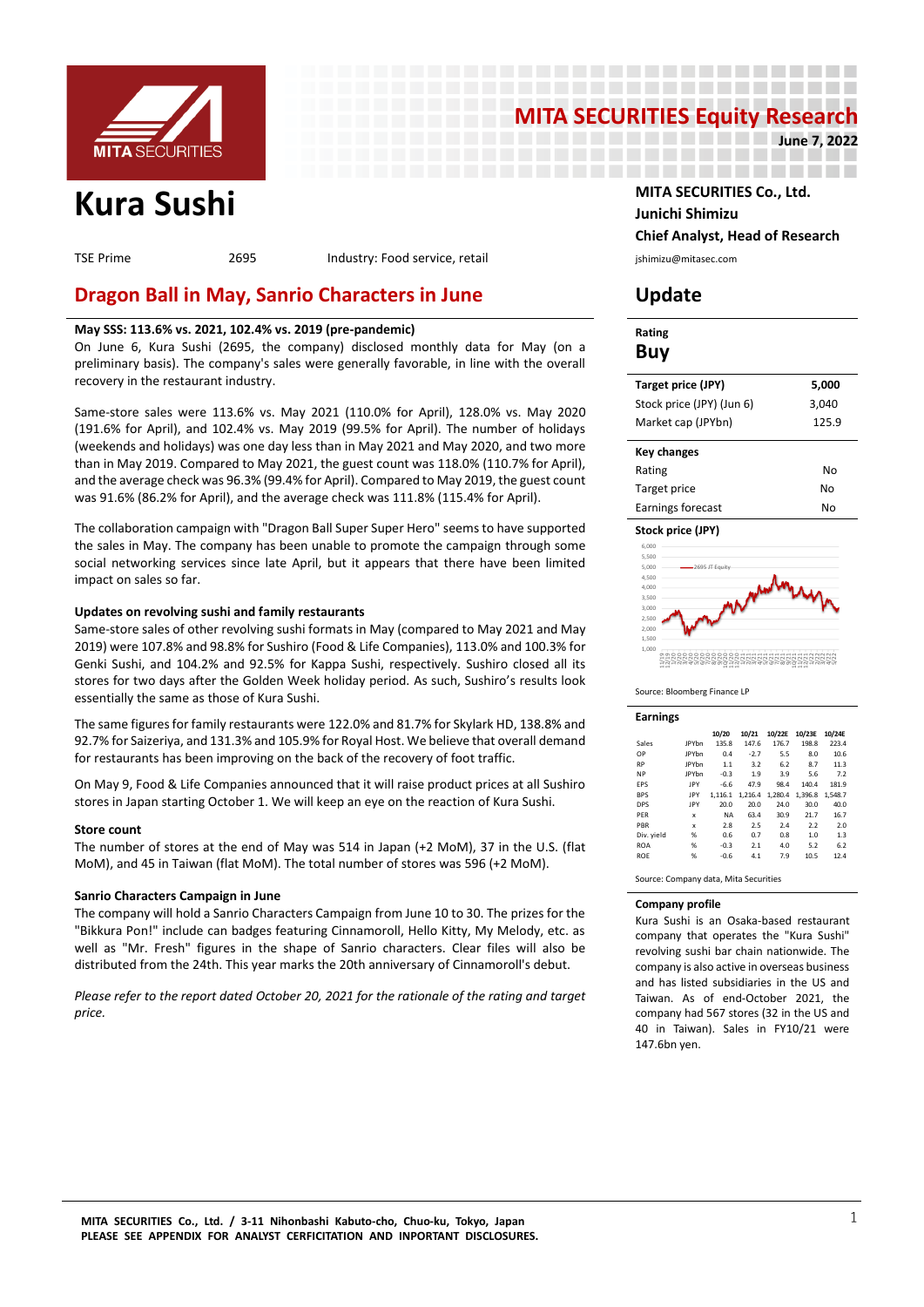### **Quarterly results for Kura Sushi**



Source: Company data, Mita Securities Source: Company data, Mita Securities Source: Company data, Mita Securities

#### **Monthly data for Kura Sushi**





Source: Company data, Mita Securities Source: Company data, Mita Securities Source: Company data, Mita Securities

### **Figure: Same-store average check (%) Figure: Number of stores**



Source: Company data, Mita Securities Source: Company data, Mita Securities Source: Company data, Mita Securities



# **Figure: Same-store sales (%) Figure: Same-store guest count (%)**



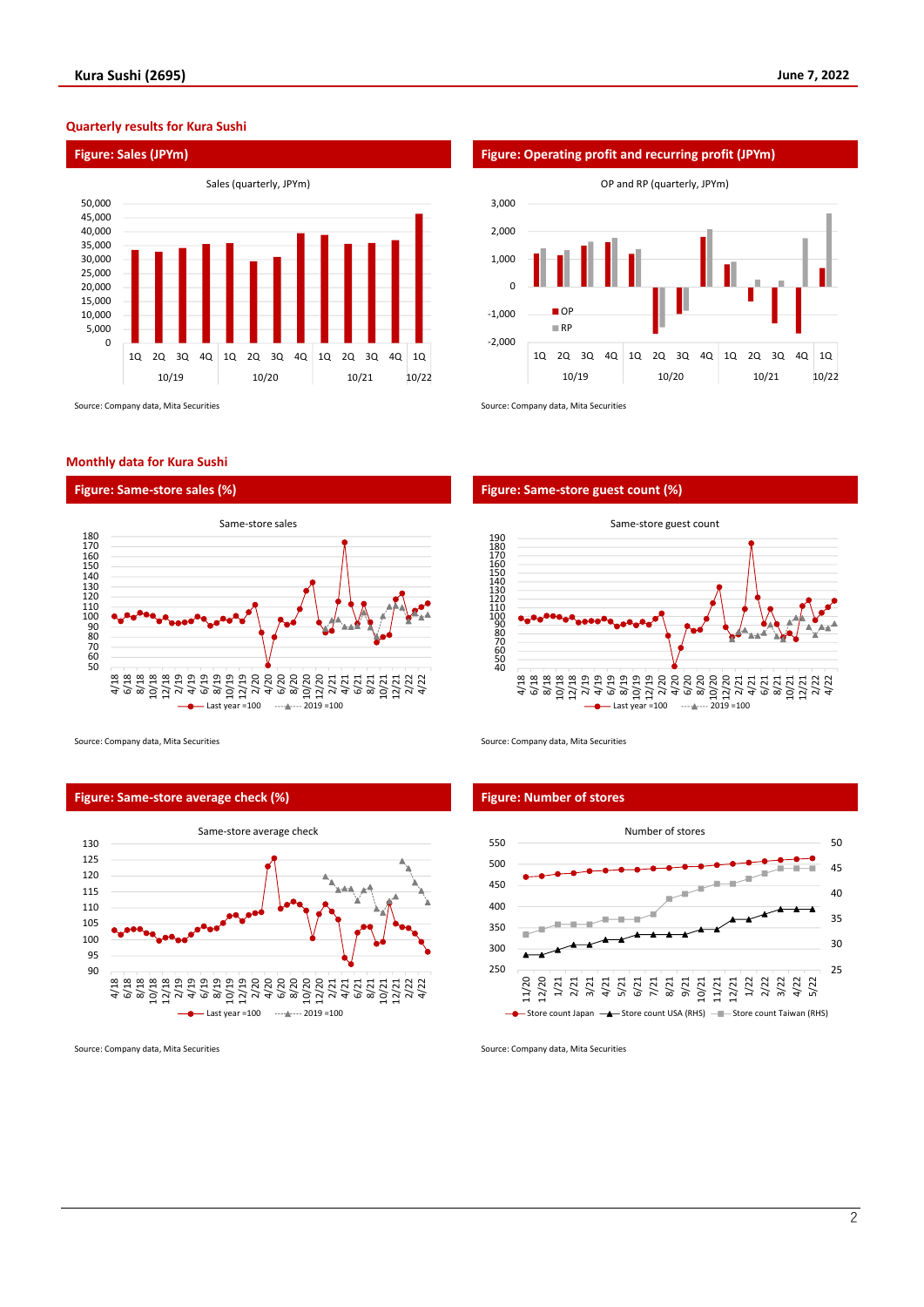# **Monthly data for food service companies**

# **Figure: Monthly data for food service companies**

|        |                   | Companies coverd by Mita Securities     |               |       |       |       |       |       |       |       |             |       |       |       |       |       |       |       |       |       |       |             |       |       |       |       |       |       |       |
|--------|-------------------|-----------------------------------------|---------------|-------|-------|-------|-------|-------|-------|-------|-------------|-------|-------|-------|-------|-------|-------|-------|-------|-------|-------|-------------|-------|-------|-------|-------|-------|-------|-------|
| Ticker |                   | Company name                            |               | 4/20  | 5/20  | 6/20  | 7/20  | 8/20  | 9/20  |       | 10/20 11/20 | 12/20 | 1/21  | 2/21  | 3/21  | 4/21  | 5/21  | 6/21  | 7/21  | 8/21  | 9/21  | 10/21 11/21 |       | 12/21 | 1/22  | 2/22  | 3/22  | 4/22  | 5/22  |
| 2695   | Kura Sushi        |                                         | vs. prev yr   | 51.9  | 80.0  | 97.4  | 92.3  | 94.6  | 107.9 | 126.1 | 134.4       | 94.6  | 84.5  | 86.2  | 115.4 | 174.2 | 112.7 | 93.5  | 113.1 | 94.8  | 74.8  | 80.1        | 82.2  | 117.6 | 123.5 | 99.1  | 106.3 | 110.0 | 113.6 |
|        |                   |                                         | vs. pre-COVID |       |       |       |       |       |       |       |             |       | 88.6  | 96.7  | 97.5  | 90.4  | 90.2  | 91.1  | 104.4 | 89.7  | 80.7  | 101.0       | 110.5 | 111.2 | 109.4 | 95.8  | 103.7 | 99.5  | 102.4 |
| 3097   |                   | Monogatari Corporation                  | vs. prev y    | 13.8  | 48.6  | 96.1  | 104.0 | 92.2  | 97.3  |       | 109.3 114.0 | 93.9  | 77.1  | 68.2  | 86.9  | 600.4 | 160.4 | 76.9  | 91.7  | 81.6  | 80.8  | 102.6       | 95.2  | 113.9 | 125.0 | 102.9 | 108.1 | 123.9 |       |
|        |                   |                                         | vs. pre-COVID |       |       |       |       |       |       |       |             |       | 81.2  | 85.7  | 84.5  | 82.9  | 78.0  | 73.9  | 95.4  | 75.2  | 78.6  | 112.1       | 108.5 | 107.0 | 101.5 | 88.2  | 91.3  | 102.7 |       |
|        |                   | Yakiniku division                       | vs. prev y    | 14.9  | 50.3  | 103.3 | 111.5 | 97.6  | 101.6 | 116.7 | 123.3       | 99.2  | 80.1  | 66.8  | 84.7  | 577.0 | 163.1 | 74.0  | 91.5  | 84.8  | 90.3  | 108.6       | 97.0  | 118.7 | 129.9 | 103.6 | 109.4 | 124.8 |       |
|        |                   |                                         | vs. pre-COVID |       |       |       |       |       |       |       |             |       | 85.2  | 91.9  | 87.8  | 86.0  | 82.0  | 76.4  | 102.0 | 82.8  | 91.7  | 126.7       | 119.6 | 117.8 | 110.7 | 95.2  | 96.1  | 107.3 |       |
|        |                   | Ramen division                          | vs. prev vi   | 14.3  | 54.1  | 90.8  | 93.7  | 88.3  | 94.5  | 99.7  | 96.7        | 91.6  | 82.2  | 76.4  | 87.9  | 546.9 | 148.9 | 82.9  | 95.4  | 82.1  | 76.3  | 96.1        | 100.0 | 111.3 | 115.2 | 113.8 | 112.6 | 123.2 |       |
|        |                   |                                         | vs. pre-COVID |       |       |       |       |       |       |       |             |       | 86.0  | 82.3  | 79.5  | 78.2  | 80.6  | 75.3  | 89.4  | 72.5  | 72.1  | 95.8        | 96.7  | 102.0 | 99.1  | 93.6  | 89.6  | 96.4  |       |
|        |                   | Yuzuan division                         | vs. prev vi   | 10.9  | 42.6  | 83.7  | 96.1  | 84.9  | 91.0  | 101.2 | 106.6       | 89.4  | 71.1  | 69.1  | 94.3  | 697.3 | 162.7 | 81.6  | 90.7  | 71.4  | 65.8  | 94.3        | 85.6  | 100.4 | 116.8 | 90.4  | 101.6 | 120.0 |       |
|        |                   |                                         | vs. pre-COVID |       |       |       |       |       |       |       |             |       | 73.7  | 74.4  | 79.9  | 76.0  | 69.3  | 68.3  | 87.2  | 60.6  | 59.9  | 95.4        | 91.2  | 89.8  | 86.0  | 67.2  | 81.2  | 91.2  |       |
| 3193   |                   | Torikizoku HD                           | vs. prev yr   | 3.9   | 12.1  | 73.2  | 76.8  | 59.1  | 77.2  | 93.1  | 81.3        | 51.9  | 28.1  | 32.7  | 55.4  | 948.7 | 41.5  | 18.0  | 38.9  | 16.6  | 8.8   | 66.7        | 92.7  | 155.0 | 200.1 | 112.8 | 126.7 | 208.7 |       |
|        |                   |                                         | vs. pre-COVID |       |       |       |       |       |       |       |             |       | 30.2  | 34.7  | 46.5  | 37.0  | 5.0   | 13.2  | 29.9  | 9.8   | 6.8   | 62.1        | 75.4  | 80.4  | 60.4  | 39.1  | 58.9  | 77.2  |       |
| 3197   | Skylark HD        |                                         | vs. prev y    | 41.8  | 52.2  | 69.4  | 73.6  | 73.2  | 78.3  | 88.4  | 85.1        | 78.1  | 66.5  | 70.9  | 93.7  | 164.6 | 128.6 | 92.5  | 100.3 | 83.3  | 79.4  | 92.9        | 95.3  | 114.4 | 115.8 | 93.0  | 99.0  | 110.6 | 122.0 |
|        |                   |                                         | vs. pre-COVID |       |       |       |       |       |       |       |             |       | 65.3  | 70.7  | 70.9  | 70.0  | 67.1  | 64.7  | 74.7  | 61.5  | 62.5  | 82.5        | 81.0  | 89.8  | 75.5  | 65.7  | 71.0  | 77.4  | 81.7  |
| 3543   |                   | Komeda HD                               | vs. prev yr   | 53.1  | 71.3  | 85.5  | 89.9  | 92.5  | 101.0 | 101.6 | 96.0        | 95.2  | 89.2  | 93.8  | 109.5 | 188.1 | 134.0 | 108.2 | 119.7 | 98.7  | 89.6  | 104.0       | 105.9 | 107.6 | 109.4 | 97.2  | 103.0 | 103.7 |       |
|        |                   |                                         | vs. pre-COVID |       |       |       |       |       |       |       |             |       | 90.8  | 105.9 | 99.0  | 99.9  | 95.6  | 92.8  | 107.9 | 91.6  | 90.7  | 105.8       | 101.8 | 102.6 | 99.3  | 102.9 | 102.2 | 103.6 |       |
| 9936   |                   | Ohsho Food Service                      | vs. prev yr   | 78.3  | 88.2  | 93.5  | 93.9  | 95.8  | 94.6  | 100.7 | 97.5        | 96.1  | 88.8  | 89.5  | 95.8  | 121.2 | 103.7 | 102.4 | 104.6 | 91.4  | 90.6  | 101.9       | 100.6 | 105.4 | 107.2 | 108.5 | 105.8 | 106.0 | 117.6 |
|        |                   |                                         | vs. pre-COVID |       |       |       |       |       |       |       |             |       | 97.6  | 99.6  | 92.5  | 94.9  | 91.5  | 95.7  | 98.2  | 87.6  | 85.7  | 102.6       | 98.1  | 101.3 | 104.6 | 108.1 | 97.9  | 100.6 | 107.6 |
|        |                   |                                         |               |       |       |       |       |       |       |       |             |       |       |       |       |       |       |       |       |       |       |             |       |       |       |       |       |       |       |
|        |                   | Companies not coverd by Mita Securities |               |       |       |       |       |       |       |       |             |       |       |       |       |       |       |       |       |       |       |             |       |       |       |       |       |       |       |
| Ticker |                   | Company name                            |               | 4/20  | 5/20  | 6/20  | 7/20  | 8/20  | 9/20  | 10/20 | 11/20 12/20 |       | 1/21  | 2/21  | 3/21  | 4/21  | 5/21  | 6/21  | 7/21  | 8/21  | 9/21  | 10/21 11/21 |       | 12/21 | 1/22  | 2/22  | 3/22  | 4/22  | 5/22  |
| 2702   |                   | McDonald's HD Japan                     | vs. prev vi   | 106.5 | 115.2 | 96.8  | 101.0 | 112.4 | 106.3 | 110.7 | 109.6       | 107.2 | 118.7 | 101.0 | 107.5 | 109.2 | 105.7 | 114.7 | 121.0 | 105.3 | 114.7 | 113.4       | 105.4 | 102.4 | 101.2 | 115.3 | 112.6 | 111.3 | 105.1 |
|        |                   |                                         | vs. pre-COVID |       |       |       |       |       |       |       |             |       | 121.8 | 115.8 | 107.4 | 116.3 | 121.8 | 111.0 | 122.2 | 118.4 | 121.9 | 125.5       | 115.5 | 109.8 | 123.2 | 133.6 | 120.9 | 129.4 | 128.0 |
| 3053   |                   | Pepper Food Service                     | vs. prev vi   | 37.4  | 49.4  | 57.6  | 64.0  | 62.0  | 67.1  | 74.6  | 71.1        | 67.6  | 64.6  | 71.5  | 86.9  | 144.7 | 157.4 | 80.5  | 81.2  | 79.9  | 76.3  | 84.3        | 98.2  | 104.4 | 106.3 | 92.1  | 95.5  | 102.1 |       |
|        |                   | Ikinari! Steak)                         | s. pre-COVID  |       |       |       |       |       |       |       |             |       | 43.0  | 43.8  | 44.4  | 54.1  | 77.8  | 46.4  | 52.0  | 49.5  | 51.2  | 62.9        | 69.8  | 70.6  | 45.7  | 40.4  | 42.4  | 55.3  |       |
| 3085   |                   | <b>Arcland Service HD</b>               | vs. prev yr   | 89.6  | 97.7  | 96.4  | 106.9 | 103.2 | 94.7  | 101.7 | 104.7       | 100.6 | 100.2 | 99.0  | 100.9 | 114.1 | 104.8 | 101.2 | 106.8 | 95.2  | 99.8  | 102.7       | 103.4 | 104.2 | 105.8 | 101.9 | 110.4 | 101.7 | 111.3 |
|        | (Katsuya)         |                                         | vs. pre-COVID |       |       |       |       |       |       |       |             |       | 104.5 | 105.2 | 95.5  | 102.2 | 102.4 | 97.6  | 114.2 | 98.2  | 94.5  | 104.4       | 108.3 | 104.8 | 110.6 | 107.2 | 105.4 | 104.0 | 114.0 |
| 3087   |                   | Doutor Nichires HD                      | vs. prev vr   | 35.9  | 36.5  | 67.0  | 68.8  | 69.3  | 71.8  | 79.6  | 76.2        | 77.2  | 68.4  | 73.5  | 97.4  | 204.6 | 192.3 | 113.5 | 112.8 | 96.3  | 95.9  | 102.0       | 109.2 | 110.6 | 117.6 | 103.6 | 105.8 | 108.2 |       |
|        |                   | Doutor Coffee Shop)                     | vs. pre-COVID |       |       |       |       |       |       |       |             |       | 68.8  | 70.7  | 75.9  | 73.5  | 70.2  | 76.2  | 77.9  | 67.0  | 69.1  | 81.4        | 83.5  | 85.7  | 80.9  | 73.3  | 80.3  | 79.5  |       |
| 3397   |                   | <b>Toridoll HD</b>                      | vs. prev vr   | 50.0  | 63.2  | 83.6  | 85.5  | 88.4  | 86.2  | 94.6  | 93.4        | 87.0  | 79.1  | 78.4  | 99.5  | 184.8 | 147.6 | 108.3 | 113.5 | 94.5  | 103.2 | 101.9       | 101.7 | 106.2 | 113.3 | 104.0 | 109.4 | 119.7 | 137.7 |
|        |                   |                                         | vs. pre-COVID |       |       |       |       |       |       |       |             |       | 84.2  | 85.4  | 84.3  | 92.4  | 93.3  | 90.5  | 97.0  | 83.5  | 89.0  | 96.4        | 95.0  | 92.4  | 95.4  | 88.8  | 92.2  | 110.6 | 128.5 |
|        |                   | Marugame Seimen                         | vs. prev vr   | 50.3  | 63.6  | 85.2  | 86.2  | 90.0  | 86.5  | 94.4  | 83.8        | 88.0  | 78.0  | 82.0  | 99.5  | 184.0 | 147.9 | 109.1 | 115.4 | 94.7  | 105.6 | 102.4       | 101.4 | 104.8 | 112.0 | 104.1 | 110.4 | 105.6 | 114.5 |
|        |                   |                                         | vs. pre-COVID |       |       |       |       |       |       |       |             |       | 84.3  | 90.2  | 86.1  | 92.6  | 94.1  | 93.0  | 99.5  | 85.2  | 91.3  | 96.7        | 85.0  | 92.2  | 94.4  | 93.9  | 95.0  | 97.7  | 107.7 |
| 3563   |                   | Food & Life Companies                   | vs. prev vi   | 55.6  | 81.4  | 97.9  | 96.5  | 87.7  | 97.1  | 104.3 | 94.7        | 98.7  | 95.1  | 99.9  | 120.0 | 178.0 | 112.6 | 95.3  | 103.5 | 96.4  | 90.0  | 94.0        | 96.3  | 100.1 | 96.0  | 93.6  | 93.5  | 105.3 | 107.8 |
|        | (Sushiro)         |                                         | vs. pre-COVID |       |       |       |       |       |       |       |             |       | 101.8 | 111.9 | 103.6 | 99.0  | 91.7  | 93.3  | 99.9  | 84.5  | 87.4  | 98.0        | 91.2  | 98.8  | 97.7  | 104.7 | 96.8  | 104.2 | 98.8  |
| 7550   | Zensho HD         |                                         | vs. prev yr   | 88.1  | 90.8  | 91.3  | 102.7 | 98.8  | 98.4  | 104.9 | 100.5       | 101.3 | 99.8  | 92.1  | 104.6 | 114.2 | 118.1 | 108.9 | 108.7 | 100.5 | 103.0 | 105.4       | 104.6 | 118.2 | 110.9 | 111.4 | 111.4 | 108.3 | 106.3 |
|        | Sukiya)           |                                         | vs. pre-COVID |       |       |       |       |       |       |       |             |       | 101.7 | 101.3 | 96.4  | 100.6 | 107.2 | 99.4  | 111.6 | 99.3  | 101.4 | 110.6       | 105.1 | 119.7 | 112.8 | 112.9 | 107.4 | 109.0 | 114.0 |
| 7581   | Saizeriya         |                                         | vs. prev vi   | 38.6  | 47.8  | 66.5  | 72.9  | 71.5  | 77.3  | 90.1  | 84.0        | 75.2  | 62.0  | 67.1  | 91.3  | 192.3 | 139.7 | 98.9  | 101.1 | 83.4  | 76.7  | 98.7        | 104.6 | 115.8 | 125.3 | 109.1 | 117.0 | 124.4 | 138.8 |
|        |                   |                                         | vs. pre-COVID |       |       |       |       |       |       |       |             |       | 65.2  | 71.5  | 71.7  | 74.2  | 66.8  | 65.8  | 73.7  | 59.6  | 59.3  | 88.9        | 87.9  | 87.1  | 81.6  | 78.0  | 83.9  | 92.3  | 92.7  |
| 7611   |                   | Hiday Hidaka                            | vs. prev y    | 49.3  | 48.0  | 65.8  | 73.9  | 75.7  | 80.7  | 87.0  | 82.3        | 77.9  | 55.7  | 54.3  | 70.5  | 118.3 | 99.3  | 78.9  | 74.2  | 62.6  | 62.2  | 81.6        | 95.4  | 103.5 | 129.2 | 110.2 | 118.1 | 132.8 | 171.8 |
|        |                   |                                         | vs. pre-COVID |       |       |       |       |       |       |       |             |       | 56.1  | 56.9  | 57.8  | 58.3  | 47.7  | 51.9  | 54.8  | 47.4  | 50.2  | 71.0        | 78.5  | 80.6  | 72.5  | 62.7  | 68.3  | 77.5  | 81.9  |
| 7630   | Ichibanya         |                                         | vs. prev vr   | 74.0  | 79.5  | 85.1  | 89.3  | 91.4  | 89.2  | 96.2  | 89.8        | 91.0  | 84.2  | 80.9  | 91.3  | 118.7 | 110.0 | 95.8  | 96.0  | 89.0  | 88.8  | 95.5        | 97.4  | 103.3 | 106.7 | 96.6  | 99.5  | 99.0  |       |
|        |                   |                                         | vs. pre-COVID |       |       |       |       |       |       |       |             |       | 84.5  | 82.9  | 82.4  | 87.8  | 87.5  | 81.5  | 85.7  | 81.3  | 79.2  | 91.9        | 87.5  | 94.0  | 90.1  | 80.1  | 81.9  | 87.0  |       |
| 8153   |                   | Mos Food Services                       | vs. prev v    | 103.7 | 112.2 | 106.2 | 106.6 | 102.9 | 100.3 | 107.7 | 123.5       | 114.2 | 108.9 | 110.0 | 109.3 | 112.6 | 120.5 | 111.0 | 113.4 | 111.5 | 117.3 | 115.1       | 97.5  | 98.5  | 113.7 | 97.6  | 101.5 | 107.4 |       |
|        |                   |                                         | vs. pre-COVID |       |       |       |       |       |       |       |             |       | 118.4 | 127.5 | 110.3 | 116.8 | 135.2 | 117.9 | 120.9 | 114.7 | 117.7 | 124.0       | 120.4 | 112.5 | 134.6 | 124.4 | 111.9 | 125.4 |       |
| 8179   | Royal HD          |                                         |               |       |       |       |       |       |       |       |             |       |       |       |       |       |       |       |       |       |       |             |       |       |       |       |       |       |       |
|        |                   | Royal Host                              | vs. prev yr   | 42.1  | 54.2  | 78.2  | 86.1  | 81.2  | 83.5  | 95.3  | 90.8        | 79.8  | 69.5  | 76.4  | 103.2 | 191.6 | 148.8 | 99.7  | 97.2  | 85.9  | 85.1  | 100.2       | 105.9 | 118.0 | 140.6 | 104.9 | 110.0 | 119.5 | 131.3 |
|        |                   |                                         | vs. pre-COVID |       |       |       |       |       |       |       |             |       | 72.1  | 79.4  | 82.3  | 80.7  | 80.6  | 78.0  | 83.7  | 69.8  | 71.1  | 95.5        | 96.2  | 94.2  | 101.4 | 83.3  | 90.5  | 96.4  | 105.9 |
|        |                   | Tendon Tenya                            | vs. prev y    | 58.1  | 63.6  | 80.1  | 81.6  | 86.4  | 83.6  | 92.0  | 88.6        | 84.1  | 89.3  | 96.6  | 108.7 | 157.6 | 147.7 | 110.1 | 114.1 | 104.5 | 107.7 | 108.7       | 112.3 | 111.3 | 111.3 | 100.9 | 107.9 | 102.5 | 110.2 |
|        |                   |                                         | vs. pre-COVID |       |       |       |       |       |       |       |             |       | 85.6  | 94.9  | 86.0  | 91.6  | 93.9  | 88.2  | 93.1  | 90.3  | 90.0  | 100.0       | 99.5  | 93.6  | 95.3  | 95.7  | 92.8  | 93.9  | 103.5 |
| 8200   | <b>Ringer Hut</b> |                                         | vs. prev vi   | 42.6  | 51.3  | 70.9  | 74.9  | 73.3  | 76.9  | 87.2  | 84.7        | 79.5  | 69.2  | 76.3  | 96.2  | 173.4 | 136.2 | 101.6 | 107.8 | 98.0  | 97.3  | 100.5       | 103.7 | 109.0 | 114.5 | 98.8  | 106.0 | 108.5 | 123.9 |
|        |                   |                                         | vs. pre-COVID |       |       |       |       |       |       |       |             |       | 67.9  | 74.4  | 72.0  | 73.9  | 69.9  | 72.0  | 80.7  | 71.8  | 74.8  | 87.6        | 87.8  | 86.7  | 77.7  | 73.5  | 76.3  | 80.1  | 86.6  |
| 9861   |                   | Yoshinoya HD                            | vs. prev y    | 96.0  | 92.7  | 87.7  | 94.3  | 83.2  | 90.9  | 100.4 | 93.4        | 89.6  | 91.9  | 81.4  | 89.5  | 89.9  | 99.4  | 99.6  | 95.9  | 107.3 | 102.2 | 98.7        | 108.7 | 107.4 | 104.0 | 106.1 | 111.9 | 111.6 | 109.8 |
|        |                   | Yoshinoya)                              | s. pre-COVID  |       |       |       |       |       |       |       |             |       | 100.6 | 79.7  | 87.9  | 86.3  | 92.1  | 87.3  | 90.4  | 89.3  | 92.9  | 99.1        | 101.5 | 96.2  | 104.7 | 84.6  | 98.3  | 96.3  | 101.2 |
| 9887   |                   | Matsuya Foods HD                        | vs. prev y    | 77.8  | 77.8  | 83.3  | 88.4  | 87.6  | 85.3  | 97.1  | 91.1        | 91.0  | 84.9  | 81.0  | 91.6  | 108.9 | 112.2 | 98.8  | 95.5  | 96.1  | 93.0  | 89.7        | 99.1  | 96.5  | 100.2 | 96.8  | 101.8 | 105.6 | 107.6 |
|        | (Matsuya)         |                                         | vs. pre-COVID |       |       |       |       |       |       |       |             |       | 90.3  | 93.6  | 86.8  | 84.7  | 87.3  | 82.3  | 84.4  | 84.2  | 79.3  | 87.1        | 90.3  | 87.8  | 90.5  | 90.6  | 88.4  | 89.5  | 93.9  |
|        |                   |                                         |               |       |       |       |       |       |       |       |             |       |       |       |       |       |       |       |       |       |       |             |       |       |       |       |       |       |       |
|        |                   | Average for the above companies         |               |       |       |       |       |       |       |       |             |       |       |       |       |       |       |       |       |       |       |             |       |       |       |       |       |       |       |
|        |                   |                                         |               | 4/20  | 5/20  | 6/20  | 7/20  | 8/20  | 9/20  | 10/20 | 11/20       | 12/20 | 1/21  | 2/21  | 3/21  | 4/21  | 5/21  | 6/21  | 7/21  | 8/21  | 9/21  | 10/21 11/21 |       | 12/21 | 1/22  | 2/22  | 3/22  | 4/22  | 5/22  |
|        |                   |                                         |               |       |       |       |       |       |       |       |             |       |       |       |       |       |       |       |       |       |       |             |       |       |       |       |       |       |       |

|                    |                    |  |  |  | 4/20 5/20 6/20 7/20 8/20 9/20 10/20 11/20 12/20 1/21 2/21 3/21 4/21 5/21 6/21 7/21 8/21 9/21 10/21 11/21 12/21 1/22 2/22 3/22 4/22 5/22 |  |  |  |  |  |                                                                                 |  |  |  |  |
|--------------------|--------------------|--|--|--|-----------------------------------------------------------------------------------------------------------------------------------------|--|--|--|--|--|---------------------------------------------------------------------------------|--|--|--|--|
| Simple average for | <b>VS. Drev vr</b> |  |  |  | 58.6 68.8 83.2 87.5 85.6 88.4 97.4 94.9 87.8 80.7 80.9 96.6 205.0 124.2 95.8 100.5 89.7 88.1 97.3 100.7 110.2 117.2 102.6 107.3 115.0   |  |  |  |  |  |                                                                                 |  |  |  |  |
| 21 companies       | vs. pre-COVID      |  |  |  |                                                                                                                                         |  |  |  |  |  | 82.7 85.8 83.4 84.9 84.2 80.5 88.8 78.4 78.8 95.0 95.1 95.8 93.9 87.9 89.2 95.1 |  |  |  |  |
|                    |                    |  |  |  |                                                                                                                                         |  |  |  |  |  |                                                                                 |  |  |  |  |

Source: Companies' data, Mita Securities Note: Pre-COVID is indexed with same month in 2019 as 100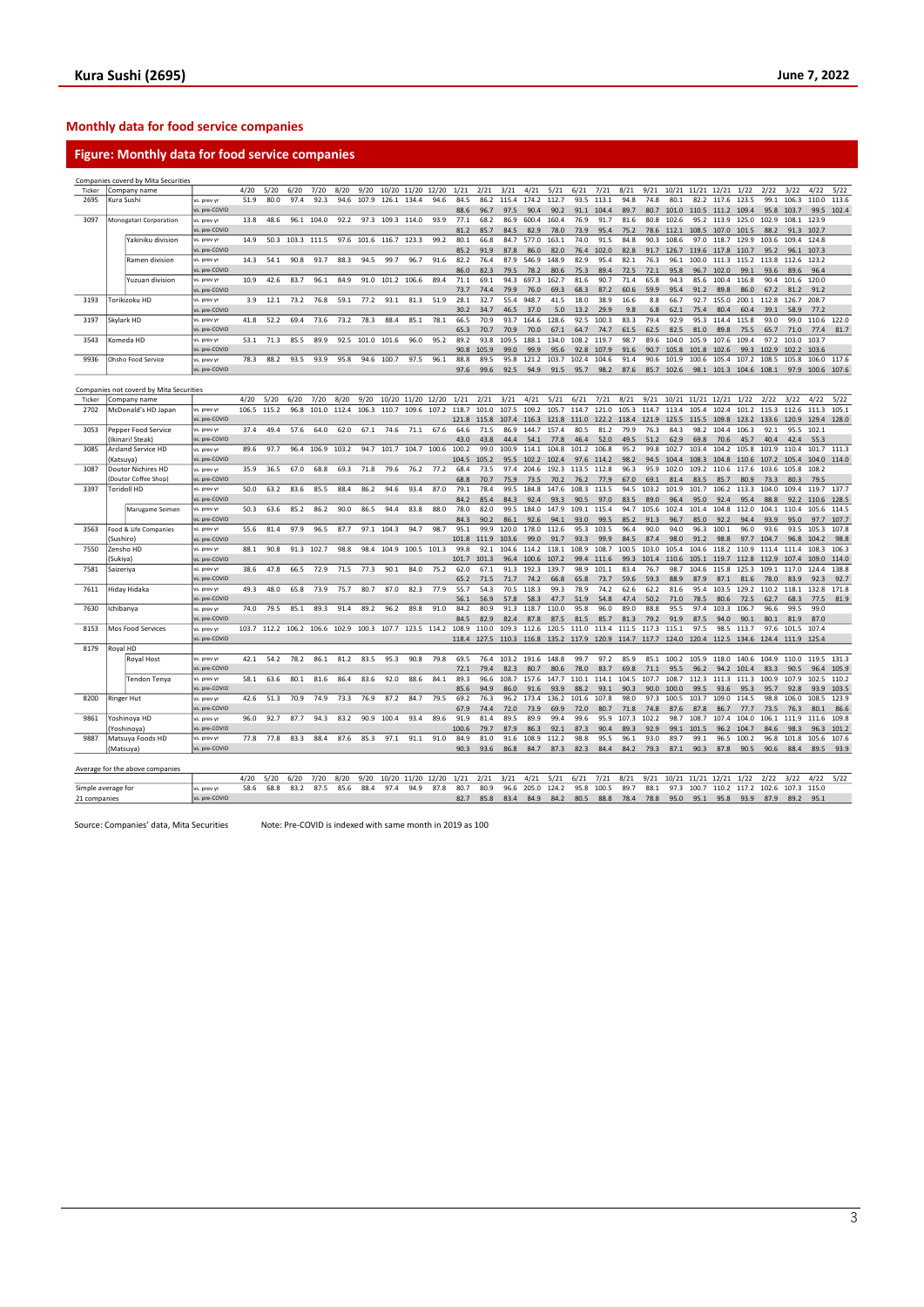# **Pre-tax profits for food service companies covered by Mita Securities**

# **Figure: Quarterly pre-tax profit for food service companies (JPYm)**



Source: Companies' data, Mita Securities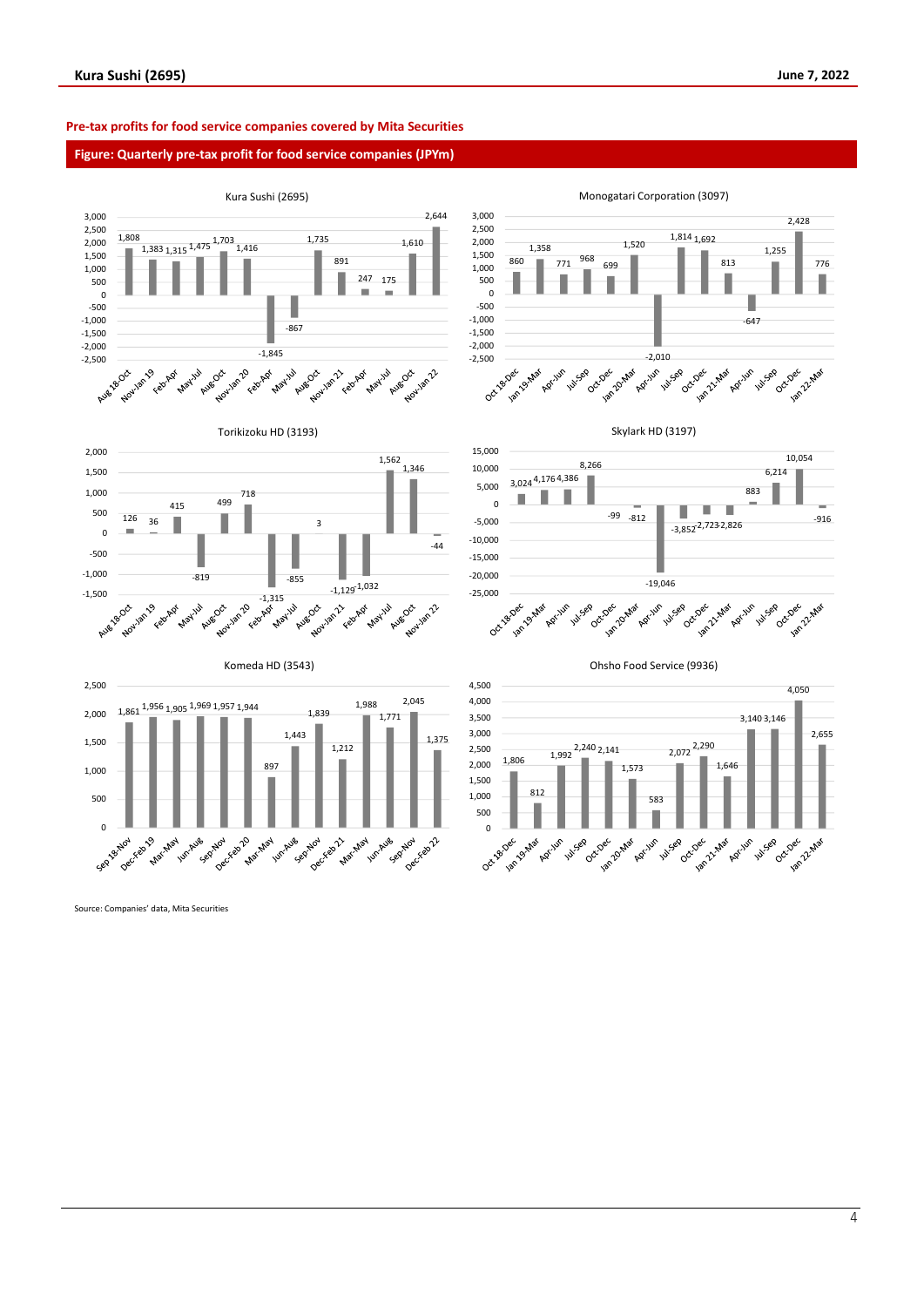| <b>Figure: Comparison of valuations for food service companies</b> |              |                |                  |               |                                     |                |                   |                        |                   |              |                   |                        |             |                        |                          |                    |             |                |                 |
|--------------------------------------------------------------------|--------------|----------------|------------------|---------------|-------------------------------------|----------------|-------------------|------------------------|-------------------|--------------|-------------------|------------------------|-------------|------------------------|--------------------------|--------------------|-------------|----------------|-----------------|
| Company name                                                       | Ticker       | PΧ<br>6-Jun    | Mkt cap<br>JPYbn | Last          | Net D/E Sales YoY EBITDA Mgn<br>LTM | LTM            | <b>ROE</b><br>LTM | <b>ROE</b><br>Cur E    | ROE<br>Nxt E      | PER<br>LTM   | PER<br>Cur E      | PER<br>Nxt E           | PBR<br>Last | EV/EBITDA<br>Cur E     | <b>FV/Sales</b><br>Cur F | Div vield<br>Cur F | 1M<br>Chg   | 3M<br>Chg      | 1YR<br>Chg      |
| <b>KURA SUSHI INC</b>                                              | 2695         | 3,040          | 125.9            | $0.1\,$       | 11.8                                | 2.3            | $6.4\,$           | 8.0                    | 10.0              | 39.9         | 30.5              | 22.0                   | $2.4$       | 12.2                   | 0.7                      | 0.7                | $-1.0$      | $-12.0$        | $-21.2$         |
| (TP 5,000 Buy)<br>MCDONALD'S HOLDINGS CO JAPAN                     | 2702         | 5,040          | 670.1            | -0.3          | 11.7                                | 13.9           | 13.1              | 11.0                   | 10.6              | 27.6         | 29.4              | 27.6                   | 3.5         | 12.1                   | 1.8                      | 0.8                | $-1.2$      | 2.5            | 1.7             |
| OOTOYA HOLDINGS CO LTD                                             | 2705         | 2,927          | 21.2             | $-0.6$        | 16.7                                | 9.2            | 207.2             | <b>NA</b>              | <b>NA</b>         | 11.7         | <b>NA</b>         | <b>NA</b>              | 62.5        | NA                     | <b>NA</b>                | <b>NA</b>          | 3.1         | 1.2            | 4.9             |
| FUJIO FOOD GROUP INC                                               | 2752         | 1,397          | 62.6             | 1.7           | 0.7                                 | $-11.4$        | 8.6               | 15.9                   | NA                | 175.5        | 74.7              | 43.0                   | 13.4        | NA                     | 2.2                      | 0.0                | 4.0         | 8.8            | 2.7             |
| AMIYAKI TEI CO LTD                                                 | 2753         | 2,942          | 20.1             | $-0.2$        | $-2.6$                              | $-13.9$        | 3.1               | 2.7                    | <b>NA</b>         | 32.1         | 36.6              | 20.3                   | 1.0         | NA                     | 0.4                      | 1.0                | 0.7         | 0.0            | 1.2             |
| <b>HIRAMATSUINC</b>                                                | 2764         | 211            | 15.8             | 1.7           | 47.2                                | $-17.8$        | -57.6             | NA                     | NA                | <b>NA</b>    | NA                | <b>NA</b>              | 2.8         | NA                     | <b>NA</b>                | ΝA                 | 8.8         | 8.8            | 0.5             |
| PEPPER FOOD SERVICE CO LTD                                         | 3053         | 434            | 17.1             | $-0.1$        | NA                                  | $-9.2$         | 31.1              | <b>NA</b>              | NA                | 23.2         | NA                | <b>NA</b>              | 5.3         | NA                     | NA                       | <b>NA</b>          | 17.0        | 26.2           | $-7.9$          |
| CHOUSHIMARU CO LTD                                                 | 3075         | 1,110          | 16.1             | $-0.8$        | 0.7                                 | 9.9            | 13.8              | <b>NA</b>              | <b>NA</b>         | 15.0         | <b>NA</b>         | <b>NA</b>              | 2.0         | <b>NA</b>              | <b>NA</b>                | 0.5                | $-3.9$      | $-0.9$         | 0.3             |
| ARCLAND SERVICE HOLDINGS CO                                        | 3085         | 2,139          | 70.8             | $-0.7$        | 9.8                                 | 7.8            | 9.7               | 13.2                   | 12.6              | 31.2         | 20.2              | 19.9                   | 3.0         | 9.6                    | 1.2                      | 1.4                | $-1.1$      | $-1.6$         | $-6.5$          |
| DOUTOR NICHIRES HOLDINGS CO                                        | 3087         | 1,529          | 69.7             | $-0.3$        | 13.8                                | 6.7            | $1.3$             | 0.9                    | 2.1               | 55.4         | 58.3              | 31.5                   | 0.7         | 5.8                    | 0.3                      | 1.7                | $1.5$       | $-1.7$         | $-10.8$         |
| <b>BRONCO BILLY CO LTD</b><br><b>MONOGATARI CORP</b>               | 3091<br>3097 | 2,491<br>5,840 | 37.6<br>70.7     | $-0.3$<br>0.1 | 6.5<br>15.5                         | 15.3<br>11.6   | 6.0<br>12.8       | <b>NA</b><br>15.8      | <b>NA</b><br>16.4 | 35.9<br>26.2 | <b>NA</b><br>19.8 | <b>NA</b><br>20.2      | 2.1<br>3.2  | <b>NA</b><br>12.5      | <b>NA</b><br>1.0         | 0.7<br>$1.2$       | 6.8<br>10.4 | 16.8<br>6.8    | 3.7<br>$-14.1$  |
| (TP 9,100 Buy)                                                     |              |                |                  |               |                                     |                |                   |                        |                   |              |                   |                        |             |                        |                          |                    |             |                |                 |
| CHIMNEY CO LTD                                                     | 3178         | 1.255          | 24.3             | 0.4           | $-23.6$                             | 5.6            | 21.4              | <b>NA</b>              | <b>NA</b>         | 19.7         | <b>NA</b>         | <b>NA</b>              | 3.7         | <b>NA</b>              | <b>NA</b>                | <b>NA</b>          | 8.0         | 16.8           | $-9.1$          |
| <b>TORIKIZOKU HOLDINGS CO LTD</b><br>(TP 2.100 Hold)               | 3193         | 2,026          | 23.5             | 0.6           | <b>NA</b>                           | <b>NA</b>      | <b>NA</b>         | 1.4                    | 11.4              | <b>NA</b>    | 167.4             | 36.7                   | 3.9         | <b>NA</b>              | $1.2$                    | 0.0                | 14.8        | 21.6           | 4.3             |
| HOTLAND CO LTD                                                     | 3196         | 1,342          | 28.9             | 0.3           | 6.7                                 | 6.4            | 23.8              | 14.8                   | NA                | 14.6         | 21.2              | 22.1                   | 3.1         | NA                     | 0.9                      | 0.4                | $-2.0$      | 2.5            | $-3.7$          |
| <b>SKYLARK HOLDINGS CO LTD</b><br>(TP 1,600 Hold)                  | 3197         | 1,607          | 365.6            | $1.1$         | 0.1                                 | 23.6           | 7.4               | 2.6                    | 2.6               | 35.4         | 82.8              | 77.0                   | 2.2         | 7.7                    | 1.5                      | 0.4                | 4.1         | 4.7            | 2.2             |
| SFP HOLDINGS CO LTD                                                | 3198         | 1,607          | 41.4             | $-0.4$        | $-40.3$                             | 26.4           | 15.1              | 13.1                   | <b>NA</b>         | 23.7         | 23.0              | 29.6                   | 3.3         | NA                     | 1.5                      | $1.2\,$            | 14.5        | 28.1           | 11.7            |
| <b>CREATE RESTAURANTS HOLDINGS</b>                                 | 3387         | 945            | 201.1            | 2.1           | 5.2                                 | 26.5           | 29.0              | 9.6                    | NA                | 29.3         | 47.3              | 37.5                   | 8.3         | <b>NA</b>              | 2.4                      | 0.6                | 18.3        | 39.4           | 8.6             |
| SAINT MARC HOLDINGS CO LTD                                         | 3395         | 1,562          | 35.6             | $-0.3$        | 8.5                                 | -8.0           | $-13.7$           | 3.7                    | 4.8               | <b>NA</b>    | 27.8              | 22.9                   | 1.0         | 6.3                    | 0.5                      | 2.8                | 4.8         | 0.5            | $-5.1$          |
| TORIDOLL HOLDINGS CORP                                             | 3397         | 2,305          | 202.1            | 1.3           | 13.8                                | 29.2           | 21.5              | 6.2                    | 6.0               | 23.2         | 41.5              | 32.6                   | 3.9         | 10.1                   | 1.8                      | 0.3                | 0.8         | 0.9            | 29.5            |
| <b>KOMEDA HOLDINGS CO LTD</b><br>(TP 3,000 Buy)                    | 3543         | 2,350          | 108.5            | $1.1$         | 15.5                                | 26.3           | 13.6              | 13.5                   | 13.8              | 23.2         | 20.3              | 18.6                   | 2.9         | 15.6                   | 4.1                      | 2.3                | 5.3         | 13.3           | 16.1            |
| KUSHIKATSU TANAKA HOLDINGS C                                       | 3547         | 1,892          | 17.8             | 1.6           | $-11.4$                             | $-20.8$        | 16.1              | 36.7                   | 38.0              | 75.3         | 32.3              | 27.5                   | 11.5        | 379.2                  | 1.6                      | 0.8                | 12.8        | 1.3            | $-0.4$          |
| CHIKARANOMOTO HOLDINGS CO LT                                       | 3561         | 770            | 20.8             | 0.6           | 17.3                                | 10.3           | 36.1              | <b>NA</b>              | <b>NA</b>         | 22.6         | <b>NA</b>         | <b>NA</b>              | 5.5         | <b>NA</b>              | <b>NA</b>                | <b>NA</b>          | 31.0        | 38.5           | 17.7            |
| FOOD & LIFE COMPANIES LTD                                          | 3563         | 2,971          | 344.8            | 2.2           | 21.4                                | 14.1           | 17.7              | 16.5                   | 20.1              | 31.4         | 32.2              | 22.6                   | 5.2         | 12.4                   | 1.7                      | 0.8                | $-0.7$      | $-11.8$        | $-38.4$         |
| ATOM CORP                                                          | 7412         | 775            | 150.0            | 0.0           | $-3.4$                              | 8.0            | 3.5               | <b>NA</b>              | <b>NA</b>         | 517.4        | <b>NA</b>         | <b>NA</b>              | 18.3        | <b>NA</b>              | <b>NA</b>                | <b>NA</b>          | 5.3         | $-0.1$         | $-1.0$          |
| KAPPA CREATE CO LTD                                                | 7421         | 1,417          | 70.0             | $-0.1$        | 3.6                                 | 3.9            | 6.5               | <b>NA</b>              | NA                | 95.0         | NA                | <b>NA</b>              | 6.0         | NA                     | NA                       | ΝA                 | 6.5         | 6.9            | $-3.3$          |
| WATAMI CO LTD                                                      | 7522         | 974            | 41.6             | $1.0\,$       | 5.8                                 | $-8.8$         | $-23.6$           | <b>NA</b>              | NA                | <b>NA</b>    | <b>NA</b>         | <b>NA</b>              | 2.7         | NA                     | <b>NA</b>                | <b>NA</b>          | 5.5         | 9.9            | $-2.0$          |
| ZENSHO HOLDINGS CO LTD<br>KOURAKUEN HOLDINGS CORP                  | 7550<br>7554 | 3,050<br>1,287 | 472.3<br>21.6    | 1.8<br>1.3    | 10.7<br>$-5.8$                      | 4.7<br>10.8    | 14.7              | 9.5                    | 9.5               | 33.5         | 45.2              | 35.8                   | 4.5<br>5.4  | 14.5<br><b>NA</b>      | 0.9                      | 0.7<br>ΝA          | 1.0         | 10.7<br>$-3.2$ | 12.3<br>$-22.8$ |
| ANRAKUTEI CO LTD                                                   | 7562         | 6,500          | 13.9             | 1.5           | $-11.5$                             | $-7.2$         | 11.0<br>10.4      | <b>NA</b><br><b>NA</b> | NA<br>NA          | 51.8<br>28.8 | ΝA<br>NA          | <b>NA</b><br><b>NA</b> | 2.9         | NA                     | <b>NA</b><br>NA          | ΝA                 | 2.3<br>0.8  | $1.1$          | 22.6            |
| SAIZERIYA CO LTD                                                   | 7581         | 2,630          | 137.5            | $-0.2$        | 17.8                                | 6.9            | 8.7               | 8.5                    | 6.9               | 17.4         | 17.2              | 21.7                   | 1.4         | 8.1                    | 0.7                      | 0.7                | 10.7        | $-6.4$         | 3.3             |
| HIDAY HIDAKA CORP                                                  | 7611         | 2,074          | 79.1             | $-0.4$        | $-10.7$                             | $-9.8$         | 7.1               | <b>NA</b>              | <b>NA</b>         | 49.9         | <b>NA</b>         | <b>NA</b>              | 3.5         | NA                     | <b>NA</b>                | 1.2                | 8.5         | 15.8           | 14.4            |
| COLOWIDE CO LTD                                                    | 7616         | 1,800          | 156.4            | 1.9           | 4.4                                 | 14.1           | 3.7               | <b>NA</b>              | NA                | 155.2        | ΝA                | <b>NA</b>              | 4.4         | NA                     | NA                       | ΝA                 | 9.6         | 4.1            | $-11.2$         |
| UKAI CO LTD                                                        | 7621         | 3,105          | 17.4             | 1.5           | 4.8                                 | $-5.1$         | $-28.3$           | <b>NA</b>              | NA                | <b>NA</b>    | <b>NA</b>         | <b>NA</b>              | 6.3         | NA                     | <b>NA</b>                | <b>NA</b>          | 3.2         | 2.8            | 1.1             |
| <b>GLOBAL-DINING INC</b>                                           | 7625         | 297            | 3.1              | 0.1           | 60.0                                | 9.7            | 30.8              | <b>NA</b>              | NA                | 3.7          | ΝA                | <b>NA</b>              | 1.0         | NA                     | <b>NA</b>                | <b>NA</b>          | 6.1         | 4.6            | $-41.5$         |
| ICHIBANYA CO LTD                                                   | 7630         | 4,945          | 157.9            | $-0.5$        | 1.8                                 | 10.3           | 9.7               | <b>NA</b>              | NA                | 54.0         | 41.0              | 38.5                   | 5.2         | NA                     | 2.7                      | 1.6                | 1.3         | 5.1            | 2.7             |
| ASAKUMA CO LTD                                                     | 7678         | 1,540          | 8.3              | $-0.6$        | $-17.8$                             | $-7.1$         | 2.6               | <b>NA</b>              | <b>NA</b>         | 136.4        | <b>NA</b>         | <b>NA</b>              | 3.4         | NA                     | <b>NA</b>                | <b>NA</b>          | 0.5         | $-3.3$         | $-0.3$          |
| MOS FOOD SERVICES INC                                              | 8153         | 3,065          | 98.1             | $-0.3$        | 9.0                                 | 10.2           | 7.3               | 5.1                    | NA                | 27.6         | 37.4              | 36.1                   | 2.0         | NA                     | 1.0                      | 0.9                | 3.6         | 2.2            | $-1.2$          |
| KISOJI CO LTD<br>SRS HOLDINGS CO LTD                               | 8160<br>8163 | 2,207<br>879   | 62.9<br>35.6     | $-0.2$<br>0.0 | 18.4<br>$-1.9$                      | $-7.7$<br>8.8  | 0.9<br>13.2       | <b>NA</b><br><b>NA</b> | <b>NA</b><br>NA   | 87.8<br>20.5 | <b>NA</b><br>NA   | <b>NA</b><br><b>NA</b> | 2.2<br>2.5  | <b>NA</b><br><b>NA</b> | <b>NA</b><br><b>NA</b>   | <b>NA</b><br>ΝA    | 7.3<br>7.2  | 9.2<br>5.8     | $-6.9$<br>7.1   |
| ROYAL HOLDINGS CO LTD                                              | 8179         | 2,315          | 113.5            | 1.1           | 16.8                                | 0.5            | $-5.0$            | 1.3                    | 5.4               | <b>NA</b>    | 331.5             | 46.9                   | 3.3         | 19.5                   | 1.5                      | 0.2                | 10.0        | 25.7           | 2.4             |
| RINGER HUT CO LTD                                                  | 8200         | 2,331          | 60.8             | 0.5           | $-0.4$                              | $-1.3$         | 8.5               | <b>NA</b>              | NA                | 62.8         | 122.0             | 83.0                   | 4.8         | NA                     | 1.8                      | 0.4                | 5.8         | 2.1            | 2.2             |
| <b>GIFT HOLDINGS INC</b>                                           | 9279         | 2,236          | 22.3             | 0.0           | 22.2                                | 10.2           | 37.9              | 32.3                   | <b>NA</b>         | 15.4         | 12.3              | 13.7                   | 5.0         | <b>NA</b>              | 1.3                      | 1.1                | 2.9         | 8.4            | $-7.1$          |
| <b>GENKI SUSHI CO LTD</b>                                          | 9828         | 2,536          | 22.5             | 0.4           | 16.6                                | 4.9            | 15.2              | <b>NA</b>              | NA                | 16.9         | <b>NA</b>         | <b>NA</b>              | 2.4         | NA                     | <b>NA</b>                | ΝA                 | 0.1         | 2.5            | $-3.4$          |
| <b>GOURMET KINEYA CO LTD</b>                                       | 9850         | 1.040          | 23.8             | 1.2           | 5.0                                 | 11.8           | 6.0               | <b>NA</b>              | <b>NA</b>         | 46.5         | <b>NA</b>         | <b>NA</b>              | 2.7         | <b>NA</b>              | <b>NA</b>                | <b>NA</b>          | 2.3         | $-0.3$         | 8.4             |
| <b>GINZA RENOIR CO LTD</b>                                         | 9853         | 820            | 5.1              | $-0.2$        | 9.2                                 | $-12.6$        | 10.2              | <b>NA</b>              | NA                | 14.6         | ΝA                | <b>NA</b>              | 1.4         | NA                     | <b>NA</b>                | ΝA                 | 0.1         | $-2.4$         | $-1.1$          |
| YOSHINOYA HOLDINGS CO LTD                                          | 9861         | 2,467          | 160.7            | 0.2           | $-9.8$                              | 14.0           | 18.5              | 6.3                    | 4.8               | 19.7         | 61.5              | 59.9                   | 3.3         | 16.2                   | $1.0\,$                  | 0.5                | 3.7         | 2.0            | 20.6            |
| <b>KFC HOLDINGS JAPAN LTD</b>                                      | 9873         | 2,806          | 62.9             | -0.8          | 8.8                                 | 7.3            | 18.1              | <b>NA</b>              | NA                | 13.8         | 20.3              | 20.7                   | 2.3         | NA                     | 0.4                      | 1.8                | $-3.4$      | $-2.4$         | 2.3             |
| MATSUYAFOODS HOLDINGS CO LTD                                       | 9887         | 3,850          | 73.4             | 0.2           | 0.1                                 | $-3.6$         | 2.7               | <b>NA</b>              | NA                | 66.4         | <b>NA</b>         | <b>NA</b>              | 1.8         | NA                     | <b>NA</b>                | <b>NA</b>          | 0.9         | 8.3            | 9.4             |
| SAGAMI HOLDINGS CORP                                               | 9900         | 1,185          | 35.9             | $-0.4$        | 4.9                                 | $-3.9$<br>11.2 | 9.0               | <b>NA</b>              | <b>NA</b>         | 29.6         | <b>NA</b>         | <b>NA</b>              | 2.4         | <b>NA</b>              | <b>NA</b>                | <b>NA</b>          | 5.4         | $-1.0$         | 13.0<br>23.8    |
| OHSHO FOOD SERVICE CORP<br>(TP 7,200 Buy)                          | 9936         | 6.920          | 161.1            | $-0.4$        | 5.2                                 |                | 15.7              | 9.1                    | 7.7               | 14.8         | 22.9              | 21.7                   | 2.2         | 15.4                   | 1.5                      | 1.7                | 13.3        | 15.3           |                 |
| JOYFULL CO LTD                                                     | 9942         | 810            | 25.9             | 4.9           | -6.9                                | $-6.4$         | 63.6              | <b>NA</b>              | <b>NA</b>         | 9.8          | NA                | <b>NA</b>              | 4.7         | NA                     | <b>NA</b>                | ΝA                 | 3.2         | 5.9            | 9.2             |
|                                                                    |              |                |                  |               |                                     |                |                   |                        |                   |              |                   |                        |             |                        |                          |                    |             |                |                 |

Source: Bloomberg Finance LP data, Mita Securities Note: Forecasts are based on Bloomberg consensus. Shading indicates stocks covered by Mita Securities

DAISYO CORP 9979 1,187 25.2 0.9 -10.9 1.2.3 -7.3 NA NA NA NA NA NA NA 11.9 20.4 14.6 Average 0.5 5.7 4.8 13.8 10.7 10.8 51.3 54.7 33.0 5.0 34.8 1.4 1.0 5.5 6.8 1.0 Median 0.1 5.2 7.1 10.0 9.3 9.5 29.0 32.3 27.6 3.2 12.3 1.3 0.8 4.1 4.1 1.7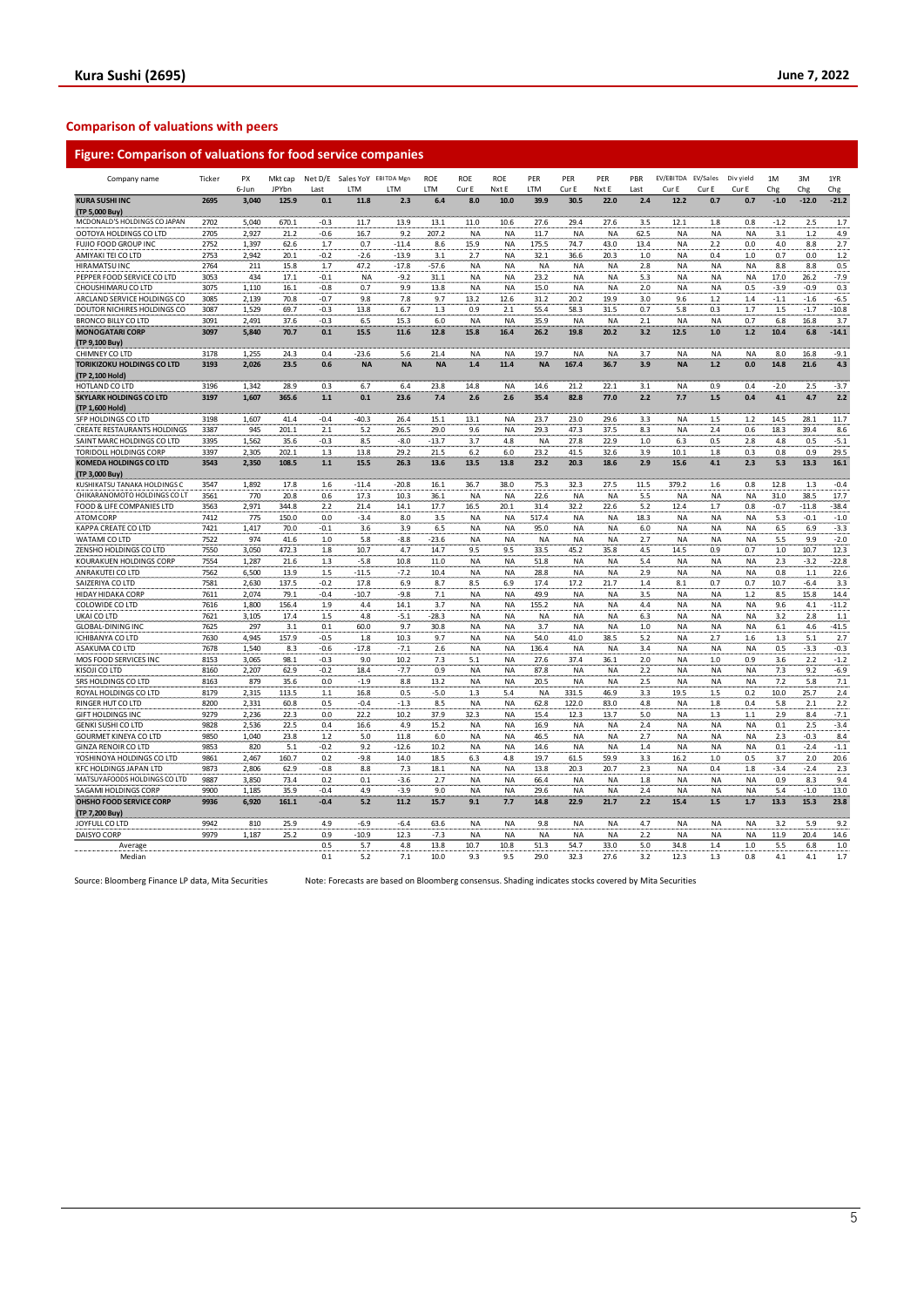## **Stock price trends for food service companies**

### **Figure: Stock price trends for food service companies**





Source: Bloomberg Finance LP data, Mita Securities Note: Indexed to 100 at the end of 2019



<sup>1/20</sup> 3/20 5/20 7/20 9/20 11/20 1/21 3/21 5/21 7/21 9/21 11/21 1/22 3/22 5/22 Komeda HD - Doutor Nichires HD - Saint Marc HD - TOPIX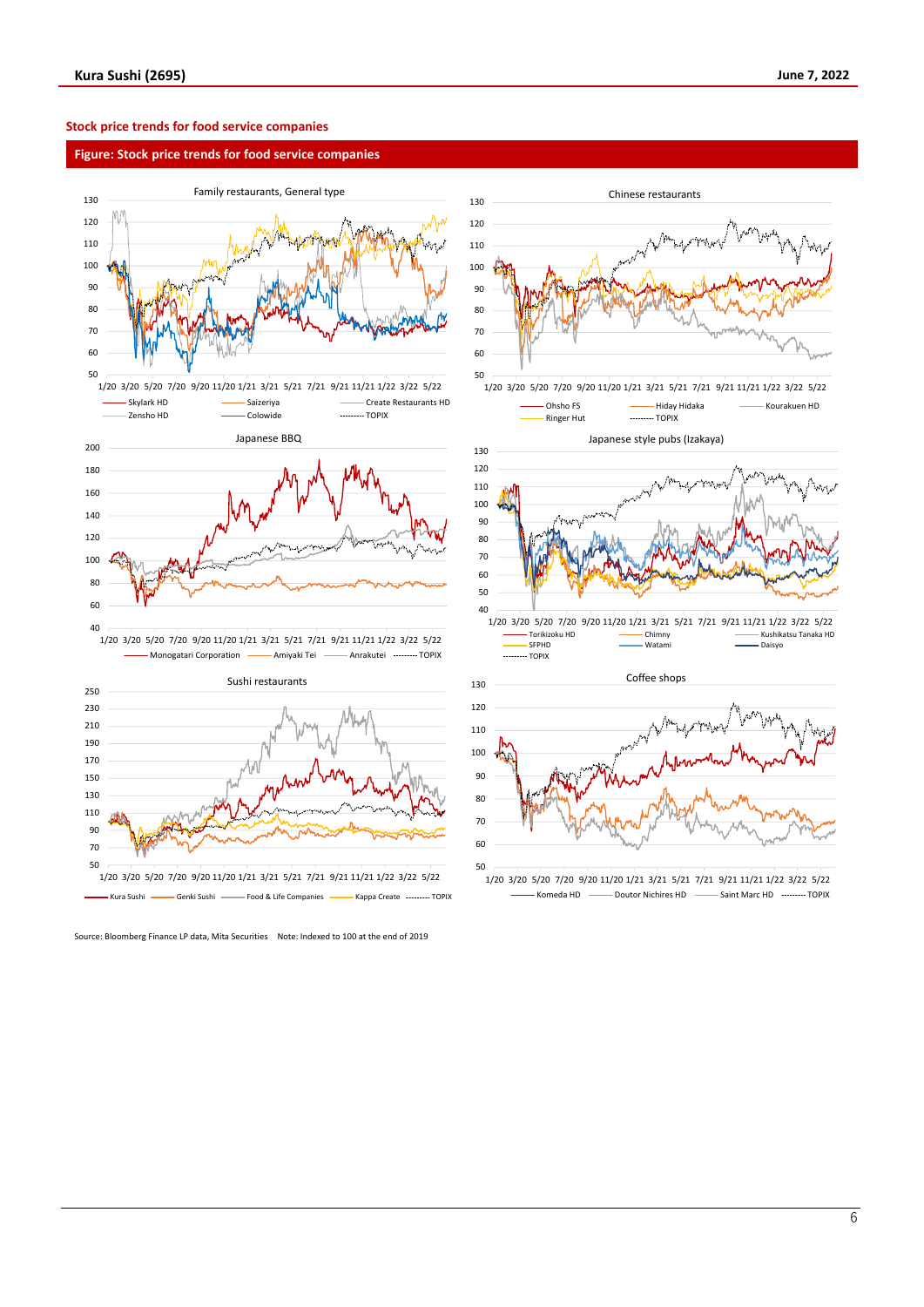# **Stock price trends for overseas subsidiaries**

# **Figure: Stock price trends for overseas subsidiaries**

# Kura Sushi USA's stock price (KRUS, USD)



8/19 11/19 2/20 5/20 8/20 11/20 2/21 5/21 8/21 11/21 2/22 5/22

Kura Sushi Asia's stock price (2754 TT, TWD)



Source: Bloomberg Finance LP data, Mita Securities